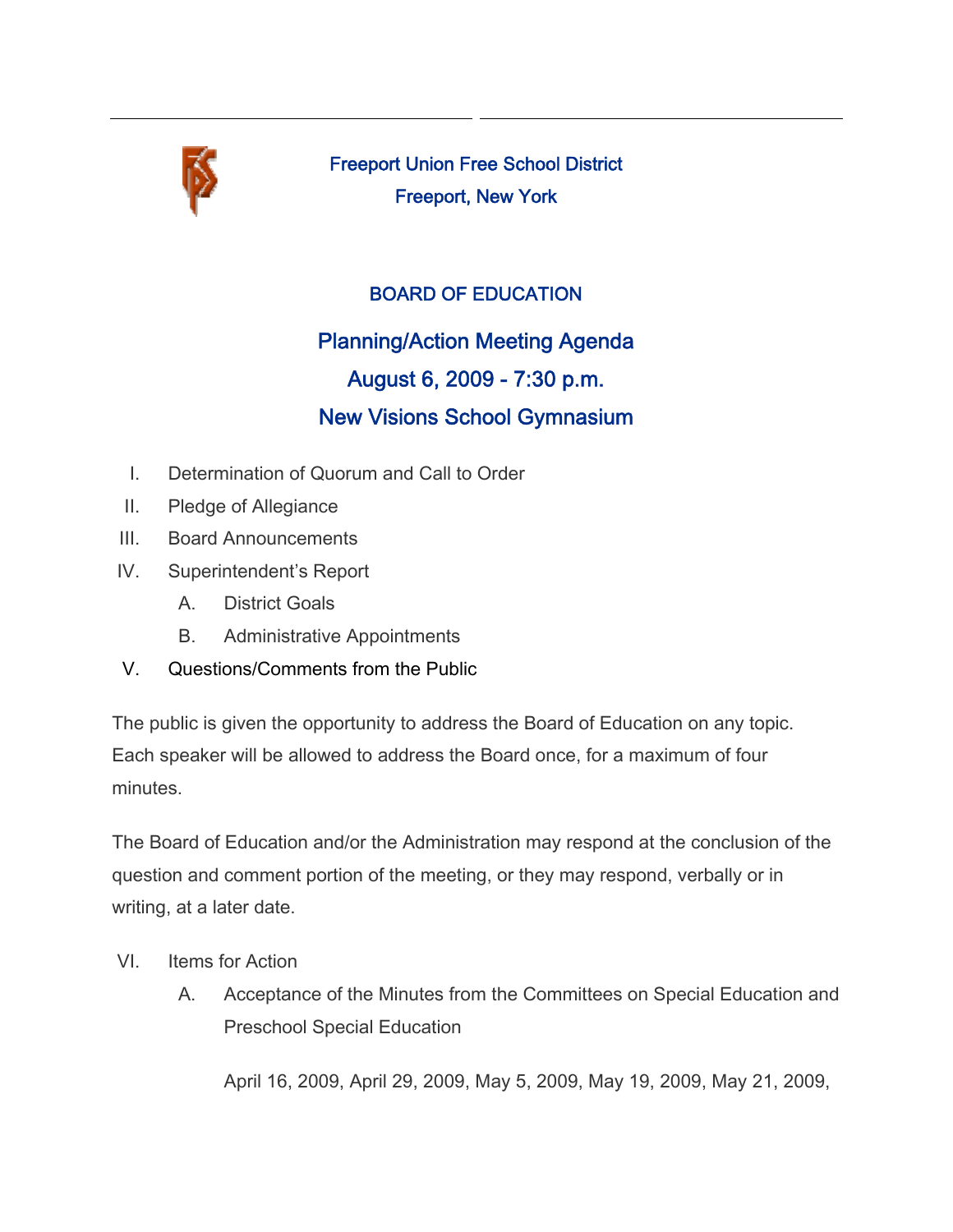May 22, 2009, May 27, 2009, May 29, 2009, June 1, 2009, June 2, 2009, June 3, 2009, June 4, 2009, June 5, 2009, June 8, 2009, June 9, 2009, June 10, 2009, June 11, 2009, June 12, 2009, June 15, 2009, June 16, 2009, June 17, 2009, June 18, 2009, June 19, 2009, June 22, 2009, June 23, 2009, June 24, 2009, June 25, 2009, July 1, 2009.

- B. Personnel Actions
	- 1. Request for Leave of Absence
	- 2. Change of Status
	- 3. Resignation of Staff
	- 4. Retirement of Staff
	- 5. Appointment of Staff
	- 6. Administrative Appointments
	- 7. Appointment of Extra Duty/Co-Curricular Assignment
	- 8. Co-Curricular Appointments
	- 9. Approval of Wage and Benefits
- C. Finance
	- 1. Budget Transfer
	- 2. Change Order EXCEL Bond J.W. Dodd Fire Alarm Upgrade and Emergency Lighting Upgrade
	- 3. SEQRA Resolution Approval of Capital Improvements and Type II Actions.
	- 4. Library Automation and Resource Sharing Service Contracts Project #187868LP
- D. Other Action

#### XII. Review of the tentative Agenda for August 19, 2009 BOE Action Meeting

- XIII. Board Comments
- XIV. Superintendent's Comments